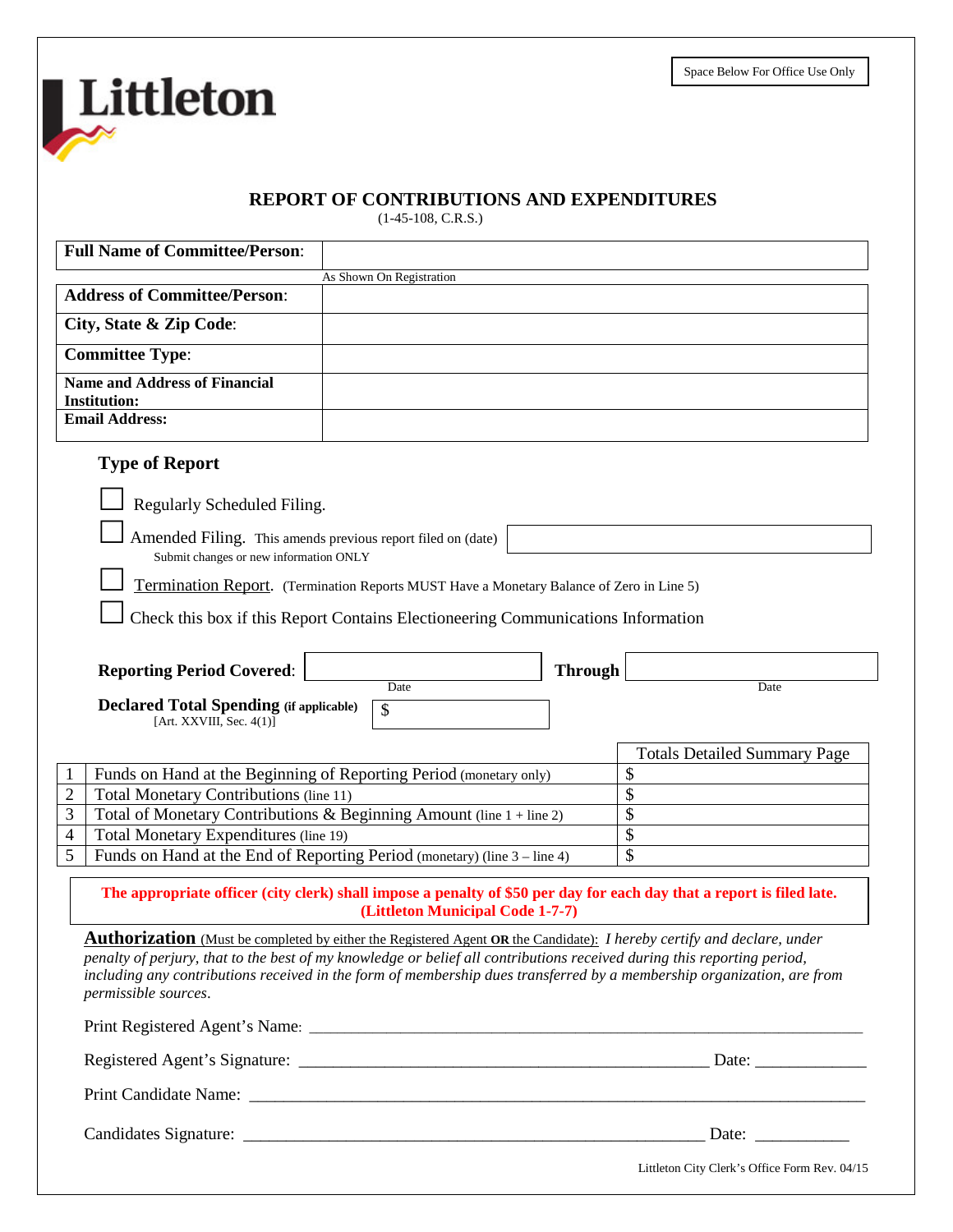### **DETAILED SUMMARY**

**Full Name of Committee/Person**: \_\_\_\_\_\_\_\_\_\_\_\_\_\_\_\_\_\_\_\_\_\_\_\_\_\_\_\_\_\_\_\_\_\_\_\_\_\_\_\_\_\_\_\_\_\_\_\_\_\_\_\_\_\_\_\_\_\_\_

|  | <b>Current Reporting Period:</b> |  |
|--|----------------------------------|--|
|--|----------------------------------|--|

| <b>Through</b> |
|----------------|

|    | <b>Funds on hand at the beginning of reporting period</b> (Monetary Only)                                      | \$ |
|----|----------------------------------------------------------------------------------------------------------------|----|
| 6  | <b>Itemized Contributions \$20 or More</b> [C.R.S. 1-45-108(1)(a)]<br>(Please list on Schedule "A")            | \$ |
| 7  | <b>Total of Non-Itemized Contributions</b><br>(Contributions of \$19.99 and Less)                              | \$ |
| 8  | <b>Loans Received</b><br>(Please list on Schedule "C")                                                         | \$ |
| 9  | <b>Total of Other Receipts</b><br>(Interest, Dividends, etc.)                                                  | \$ |
| 10 | <b>Returned Expenditures (from recipient)</b><br>(Please list on Schedule "D")                                 | \$ |
| 11 | <b>Total Monetary Contributions</b><br>(Total of lines 6 through 10)                                           | \$ |
| 12 | <b>Total Non-Monetary Contributions</b><br>(From Statement of Non-Monetary Contributions)                      | \$ |
| 13 | <b>Total Contributions</b><br>(Line $11 +$ line 12)                                                            | \$ |
| 14 | <b>Itemized Expenditures \$20 or More</b> [C.R.S. 1-45-108(1)(a)]<br>(Please list on Schedule "B")             | \$ |
| 15 | <b>Total of Non-Itemized Expenditures</b><br>(Expenditures of \$19.99 or Less)                                 | \$ |
| 16 | <b>Loan Repayments Made</b><br>(Please list on Schedule "C")                                                   | \$ |
| 17 | <b>Returned Contributions (To donor)</b><br>(Please list on Schedule "D")                                      | \$ |
| 18 | <b>Total Coordinated Non-Monetary Expenditures</b><br>(Candidate/Candidate Committee & Political Parties only) | \$ |
| 19 | <b>Total Monetary Expenditures</b><br>(Total of lines 14 through 17)                                           | \$ |
| 20 | <b>Total Spending</b><br>(Line $18 + line 19$ )                                                                | \$ |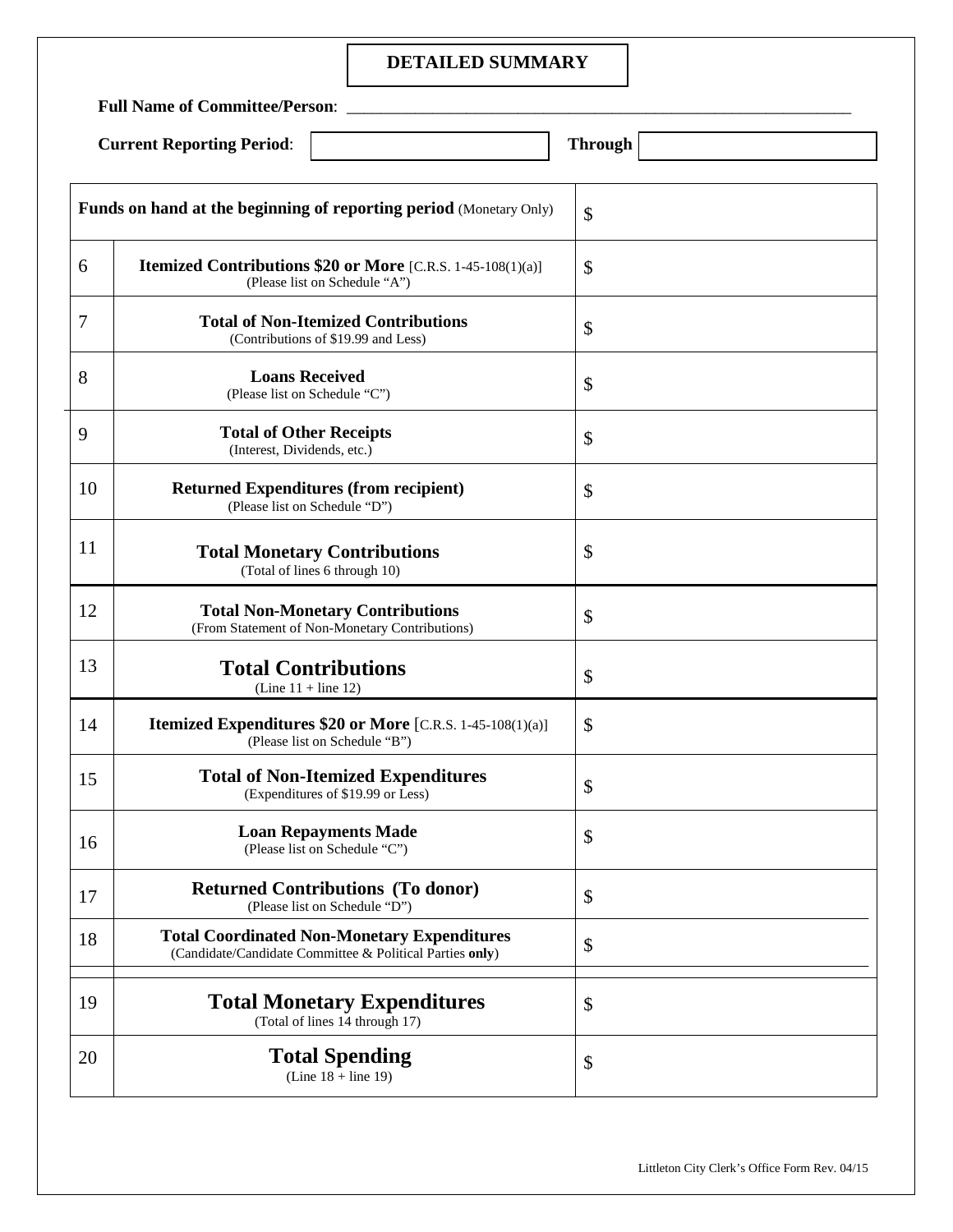# **Schedule A Instructions**

NOTE: In addition to the reporting requirements of 1-45-108, C.R.S., please note provisions for specific Committee type, as follows:

No political party shall accept aggregate contributions from any person, other than a small donor committee as described in paragraph (b) of this subsection (3), that exceed three thousand dollars per year at the state, county, district, and local level combined, and of such amount no more than twentyfive hundred dollars per year at the state level [Art. XXVIII (Amendment 27)(Section 3. (3)(a)]

# **Candidate, Issue, Political Party and Political Committee (PC)**

• Required to disclose occupation **and** employer for all \$100 or more contributions made by natural persons. (Art. XXVIII, Sec. 7)

### **Small Donor Committee**

• Accepts contributions of no more than \$50 per year, FROM NATURAL PERSONS ONLY. [Art. XXVIII, Sec.  $2(14)(a)$ ]

## **Electioneering Communications Reporting**

- Reporting required by persons spending \$1,000 or more on Electioneering Communications,
- Required to disclose occupation **and** employer for all \$250 or more contributions made by natural persons. (Art. XXVIII, Sec. 6)
- Corporate and Labor Organization funding are prohibited. (Art. XXVIII, Sec. 6)

*Prohibitions on next page. Please refer to Article XXVIII, Section 3 of the Colorado Constitution for complete contribution limits and prohibited contributions.*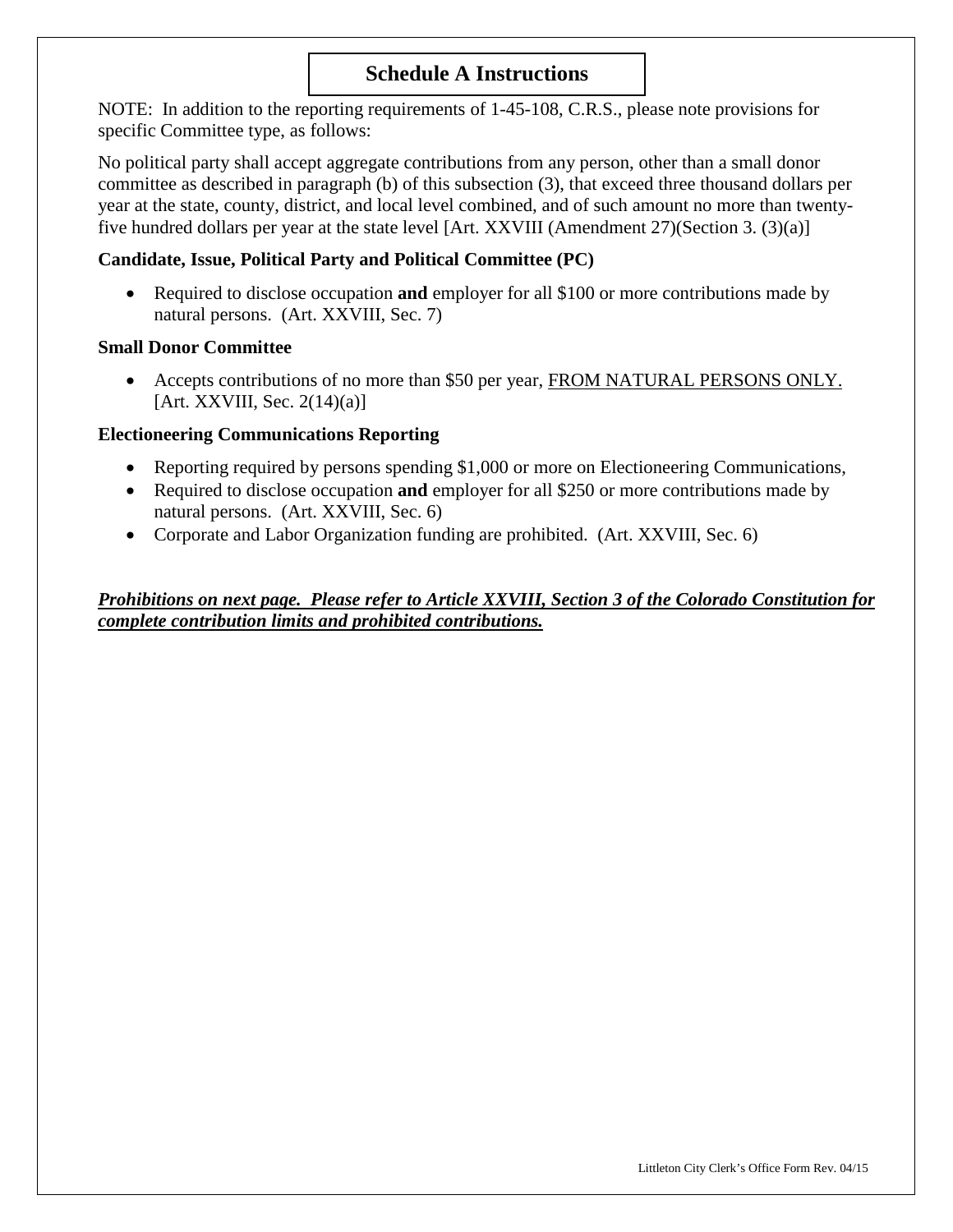# **PROHIBITED CONTRIBUTIONS**

[Art. XXVIII, Sec.3 & C.R.S. 1-45-105.5]

- No candidate's candidate committee shall accept contributions from, or make contributions to, another candidate committee.
- No person shall act as a conduit for a contribution to a candidate committee.
- It shall be unlawful for a corporation or labor organization to make contributions to a candidate committee or a political party, and to make expenditures expressly advocating the election or defeat of a candidate; except that a corporation or labor organization may establish a political committee or small donor committee which may accept contributions or dues from employees, officeholders, shareholders, or members.
- No candidate committee, political committee, small donor committee, or political party shall knowingly accept contributions from:
- Any natural person who is not a citizen of the United States;
- A foreign government; or
- any foreign corporation that does not have the authority to transact business in this state pursuant to article 115 of title 7, C.R.S., or any successor section.
- No candidate committee, political committee, small donor committee, issue committee, or political party shall accept a contribution, or make an expenditure, in currency or coin exceeding one hundred dollars.
- No person shall make a contribution to a candidate committee, issue committee, political committee, small donor committee, or political party with the expectation that some or all of the amounts of such contribution will be reimbursed by another person. No person shall be reimbursed for a contribution made to any candidate committee, issue committee, political committee, small donor committee, or political party, nor shall any person make such reimbursement except as provided in subsection (8) of this section. [Art. XXVIII, Sec. 3(8)]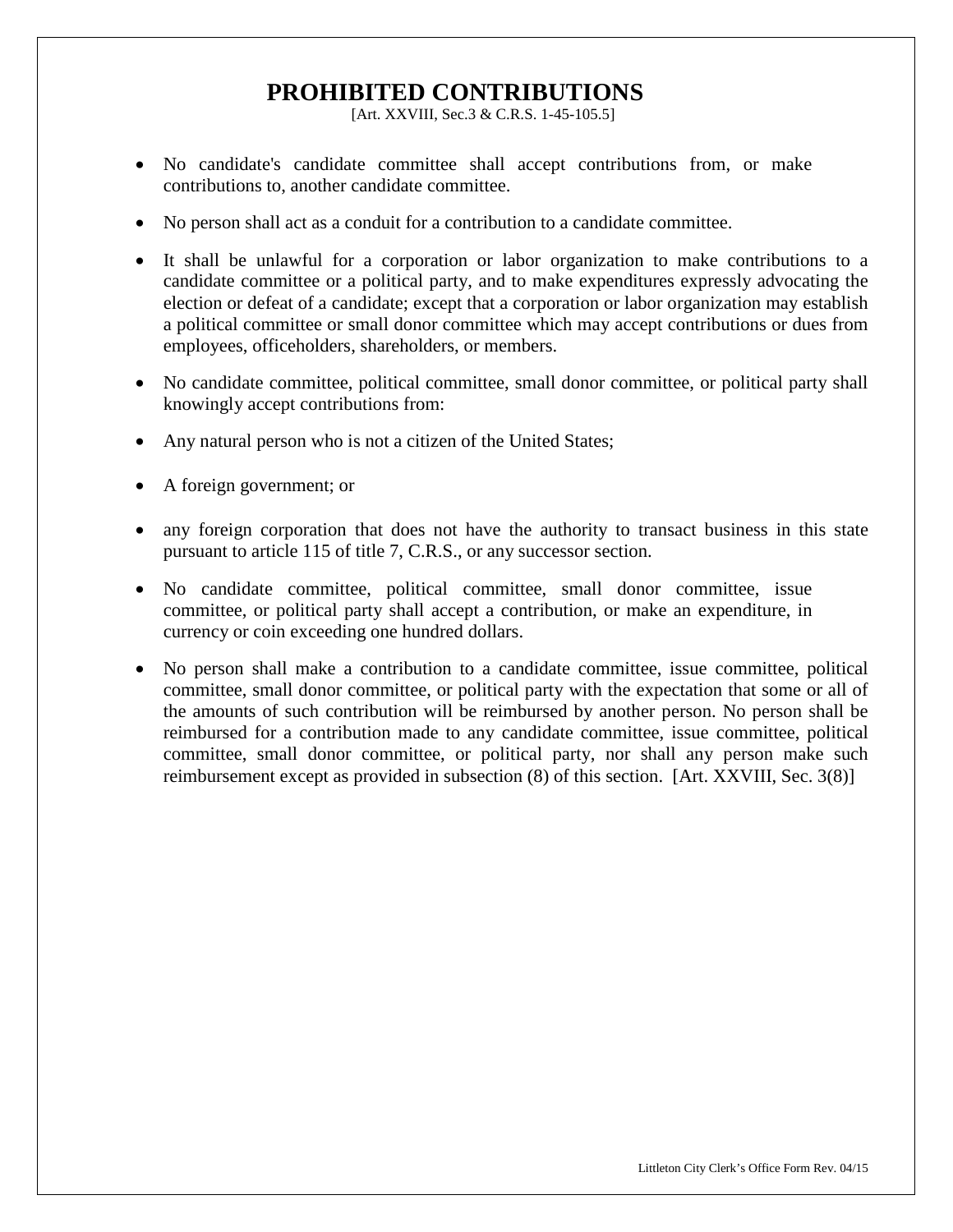# **Schedule A – Itemized Contributions Statement (\$20 or more)** [C.R.S. 1-45-108(1)(a)]

Full Name of Committee/Person:

# **WARNING: Please read the instruction page for Schedule "A" before completing!**

| PLEASE PRINT/TYPE |  |
|-------------------|--|
|-------------------|--|

| Date Accepted<br>1.             |                                         |
|---------------------------------|-----------------------------------------|
| 2.<br>Contribution Amt.         |                                         |
| \$<br>3.<br>Aggregate Amt. *    |                                         |
| \$                              |                                         |
| $\Box$ Check box if             | 8. Employer (if applicable, mandatory): |
| Electioneering<br>Communication |                                         |
| 1. Date Accepted                |                                         |
| 2.<br>Contribution Amt.         |                                         |
| \$                              |                                         |
| 3.<br>Aggregate Amt. *<br>\$    |                                         |
| $\Box$ Check box if             |                                         |
| Electioneering<br>Communication |                                         |
|                                 |                                         |
| 1. Date Accepted                |                                         |
|                                 |                                         |
| 2.<br>Contribution Amt.<br>\$   |                                         |
| 3. Aggregate Amt. *             |                                         |
| \$                              |                                         |
| Check box if<br>$\mathsf{L}$    |                                         |
| Electioneering<br>Communication |                                         |
| 1. Date Accepted                |                                         |
| 2. Contribution Amt.            |                                         |
| \$                              |                                         |
| Aggregate Amt. *<br>3.<br>\$    |                                         |
| Check box if                    |                                         |

\* For contribution limits within a committee's election cycle or contribution cycle, please refer to the following Colorado Constitutional cites: Candidate Committee Art. XXVIII, Sec. 2(6); Political Party Art. XXVIII, Sec. 3(3); Political Committee Art. XXVIII, Sec 3(5); Small Donor Committee Art. XXVIII, Sec. 2(14).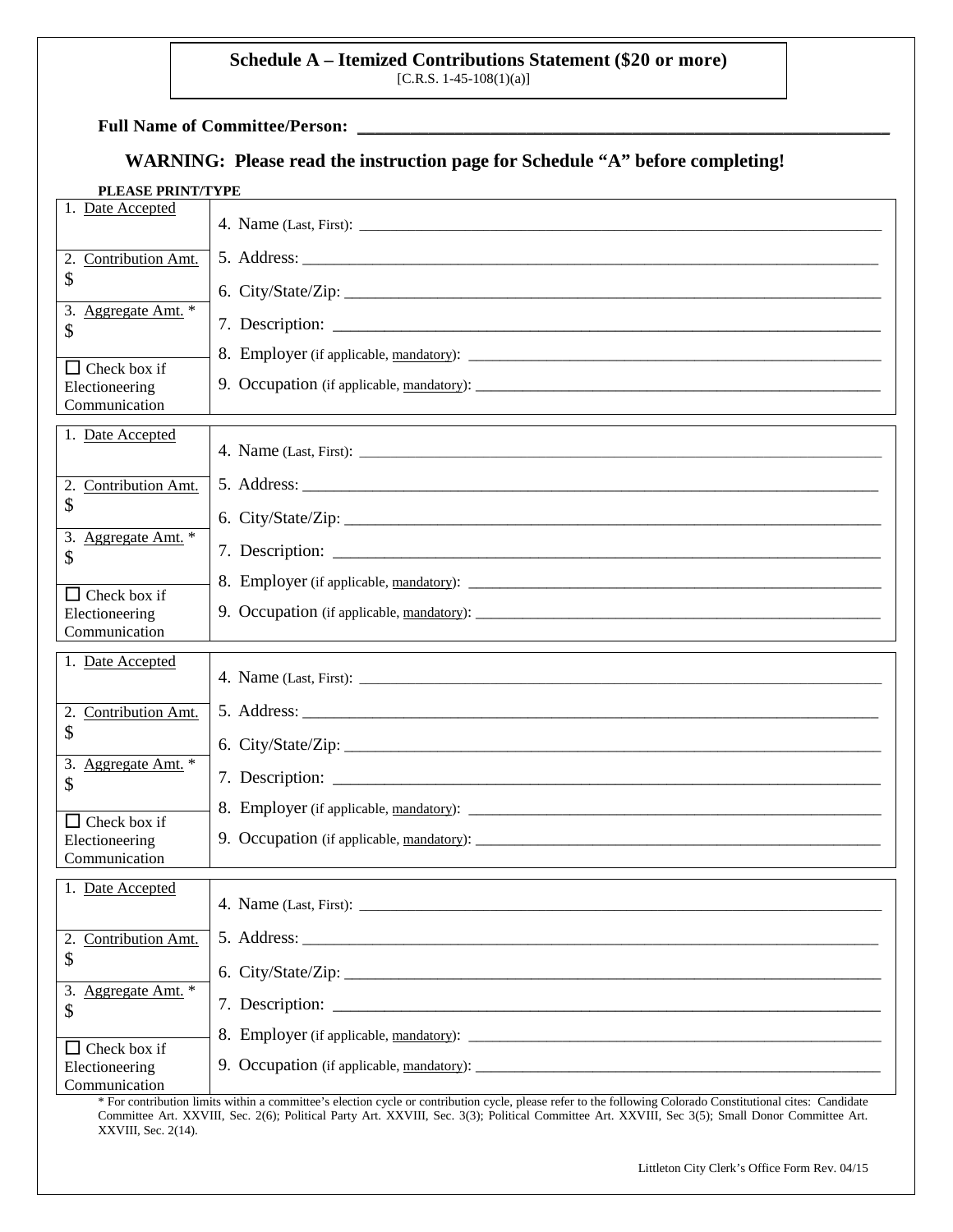# **Schedule B – Itemized Expenditures Statement (\$20 or more)**

 $[1-45-108(1)(a), C.R.S.]$ 

**Full Name of Committee/Person: \_\_\_\_\_\_\_\_\_\_\_\_\_\_\_\_\_\_\_\_\_\_\_\_\_\_\_\_\_\_\_\_\_\_\_\_\_\_\_\_\_\_\_\_\_\_\_\_\_\_\_\_\_\_\_\_\_\_\_\_\_\_\_\_**

| <b>PLEASE PRINT/TYPE</b>          |                                                                                                                                                                                                                                |
|-----------------------------------|--------------------------------------------------------------------------------------------------------------------------------------------------------------------------------------------------------------------------------|
| 1. Date Expended                  |                                                                                                                                                                                                                                |
|                                   |                                                                                                                                                                                                                                |
| 2. Amount                         |                                                                                                                                                                                                                                |
| \$<br>3. Recipient is (optional): |                                                                                                                                                                                                                                |
| $\Box$ Committee                  |                                                                                                                                                                                                                                |
| Non-Committee                     | Check box if Electioneering Communication                                                                                                                                                                                      |
|                                   |                                                                                                                                                                                                                                |
| 1. Date Expended                  |                                                                                                                                                                                                                                |
| 2. Amount                         |                                                                                                                                                                                                                                |
| \$<br>3. Recipient is (optional): | 6. City/State/Zip:                                                                                                                                                                                                             |
| $\Box$ Committee                  |                                                                                                                                                                                                                                |
| $\Box$ Non-Committee              | $\Box$ Check box if Electioneering Communication                                                                                                                                                                               |
| 1. Date Expended                  |                                                                                                                                                                                                                                |
| 2. Amount                         |                                                                                                                                                                                                                                |
| \$<br>3. Recipient is (optional): | 6. City/State/Zip: 2008. 2009. 2009. 2010. 2010. 2010. 2010. 2010. 2010. 2010. 2010. 2010. 2010. 2010. 2010. 2010. 2010. 2010. 2010. 2010. 2010. 2010. 2010. 2010. 2010. 2010. 2010. 2010. 2010. 2010. 2010. 2010. 2010. 2010. |
| Committee<br>$\blacksquare$       |                                                                                                                                                                                                                                |
| Non-Committee                     | $\Box$ Check box if Electioneering Communication                                                                                                                                                                               |
| 1. Date Expended                  |                                                                                                                                                                                                                                |
| 2. Amount                         |                                                                                                                                                                                                                                |
| \$<br>3. Recipient is (optional): | 6. City/State/Zip:                                                                                                                                                                                                             |
| Committee                         |                                                                                                                                                                                                                                |
| Non-Committee                     | $\Box$ Check box if Electioneering Communication                                                                                                                                                                               |
| 1. Date Expended                  |                                                                                                                                                                                                                                |
| 2. Amount                         |                                                                                                                                                                                                                                |
| \$<br>3. Recipient is (optional): | 6. City/State/Zip:                                                                                                                                                                                                             |
| $\Box$ Committee                  | 7. Purpose of Expenditure:                                                                                                                                                                                                     |
| Non-Committee                     | Check box if Electioneering Communication                                                                                                                                                                                      |
|                                   | Colorado Secretary of State Form Rev. 04/13                                                                                                                                                                                    |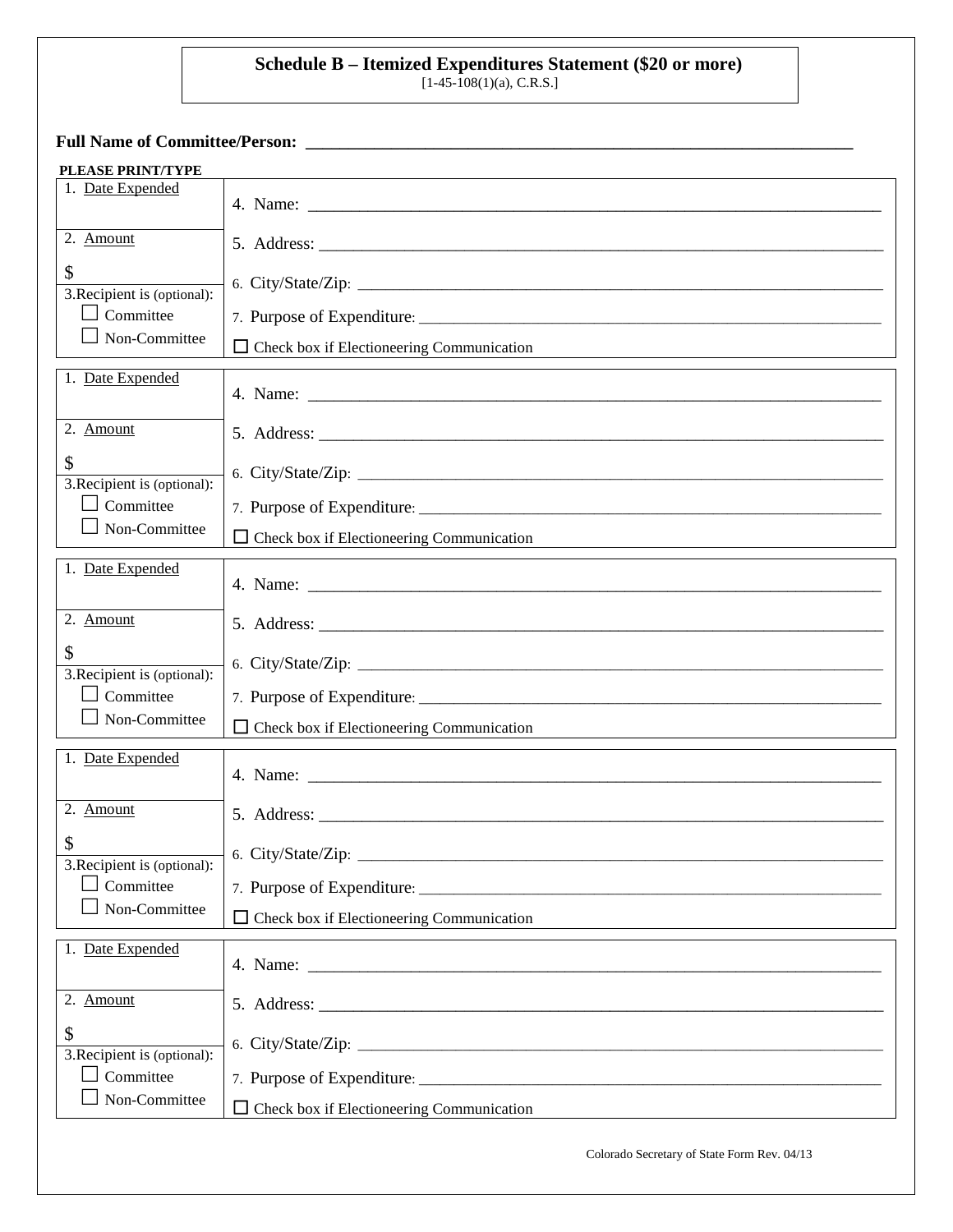#### **Schedule C - Loans**

Full Name of Committee/Person: \_\_\_\_\_\_\_\_\_\_\_\_\_\_\_\_\_\_\_\_\_\_\_\_\_\_\_\_\_\_\_\_\_\_\_\_\_\_\_\_\_\_

#### **LOANS - Loans Owed by the Committee**

(Use a separate schedule for each loan. This form is for line item 8 and 16 of the Detailed Summary Report.) [No information copied from such reports shall be sold or used by any person for the purpose of soliciting contributions or for any commercial purpose. [Art. XXVIII, Sec. 9(e)] Notwithstanding any other section of this article to the contrary, a candidate's candidate committee may receive a loan from a financial institution organized under state or federal law if the loan bears the usual and customary interest rate, is made on a basis that assures repayment, is evidenced by a written instrument, and is subject to a due date or amortization schedule [Art. XXVIII, Sec. 3(8)]

#### **LOAN SOURCE**

| Original Amount of Loan: \$                                              |                                                                                                            |
|--------------------------------------------------------------------------|------------------------------------------------------------------------------------------------------------|
| Loan Amount Received This Reporting Period: \$                           | Total of All Loans This Reporting<br>Period: $\frac{1}{2}$<br>(Place on line 8 of Detailed Summary Report) |
| Principal Amount Paid This Reporting Period: \$                          |                                                                                                            |
| Interest Amount Paid This Reporting Period: \$                           |                                                                                                            |
| (Amount Repaid is sum of Principal & Interest entered on Detail Summary) | Total Repayments Made: \$<br>(Sum of Schedule C pages, Place on line 16 of<br>Detailed Summary)            |
| Outstanding Balance: \$                                                  |                                                                                                            |
| <b>TERMS OF LOAN:</b>                                                    |                                                                                                            |

Date Loan Received Due Date for Final Payment

#### **LIST ALL ENDORSERS OR GUARANTORS OF THIS LOAN**

| <b>Full Name</b> | Address, City, State, Zip | <b>Amount Guaranteed</b> |
|------------------|---------------------------|--------------------------|
|                  |                           |                          |
|                  |                           |                          |
|                  |                           |                          |
|                  |                           |                          |
|                  |                           |                          |
|                  |                           |                          |

Colorado Secretary of State Form Rev. 04/13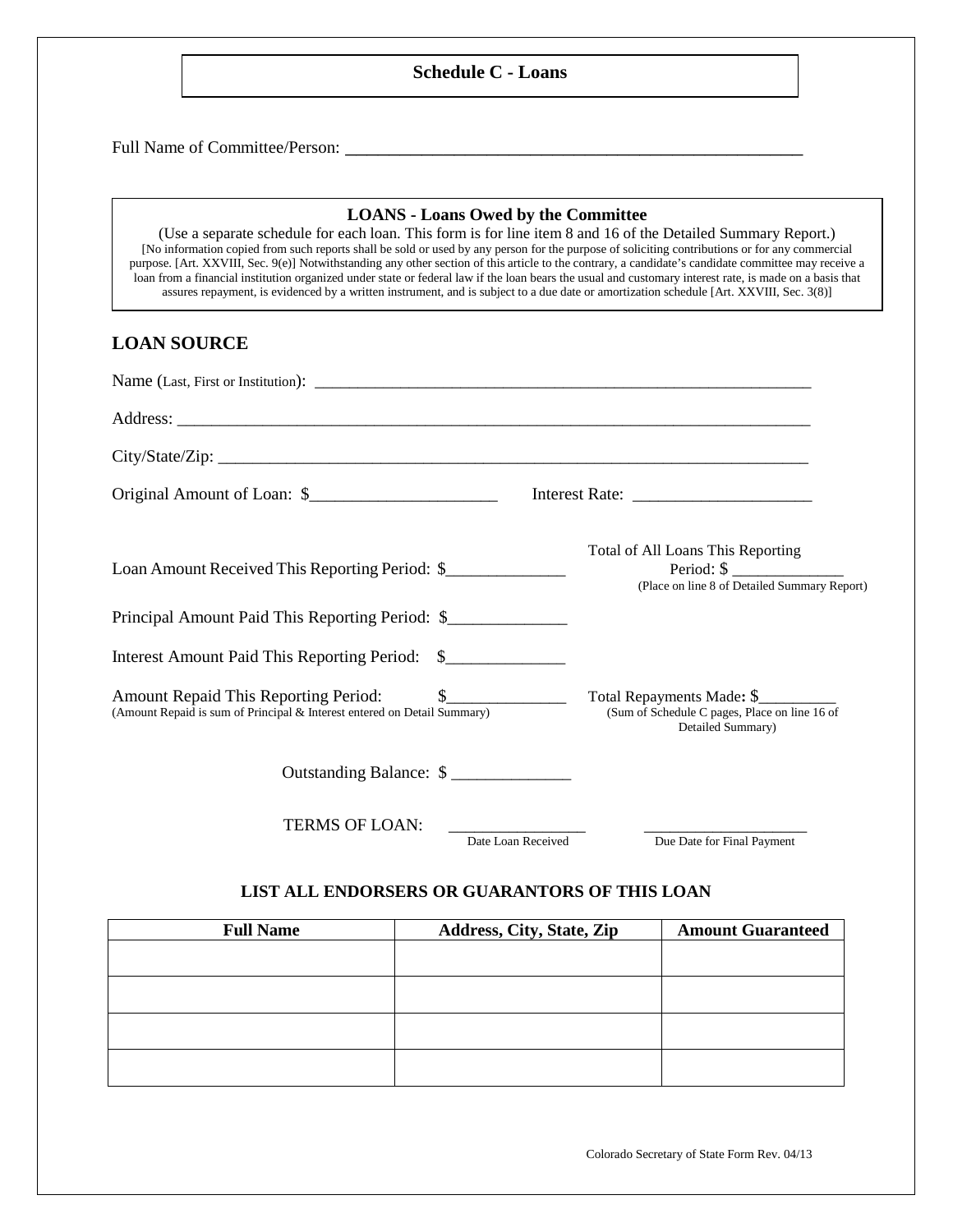# **Schedule D – Returned Contributions & Expenditures**

**Full Name of Committee/Person:** \_\_\_\_\_\_\_\_\_\_\_\_\_\_\_\_\_\_\_\_\_\_\_\_\_\_\_\_\_\_\_\_\_\_\_\_\_\_\_\_\_\_\_\_\_\_\_\_\_\_\_\_\_\_\_\_\_\_

### **Returned Contributions**

(*Previously reported on Schedule A – Contributions accepted and then returned to donors*)

| <b>PLEASE PRINT/TYPE</b> |                    |
|--------------------------|--------------------|
| 1. Date Accepted         |                    |
| 2. Date Returned         |                    |
| 3. Amount                | 6. City/State/Zip: |
| \$                       |                    |
|                          |                    |
| 1. Date Accepted         |                    |
| 2. Date Returned         |                    |
| 3. Amount                | 6. City/State/Zip: |
| \$                       |                    |

# **Returned Expenditures**

*(Previously reported on Schedule B – Expenditures returned or refunded to the committee)*

| <b>PLEASE PRINT/TYPE</b> |                    |  |
|--------------------------|--------------------|--|
| 1. Date Expended         |                    |  |
| 2. Date Returned         |                    |  |
| 3. Amount                |                    |  |
| \$                       |                    |  |
|                          |                    |  |
| 1. Date Expended         |                    |  |
| 2. Date Returned         |                    |  |
| 3. Amount                | 6. City/State/Zip: |  |
| \$                       |                    |  |

Colorado Secretary of State Form Rev. 04/13